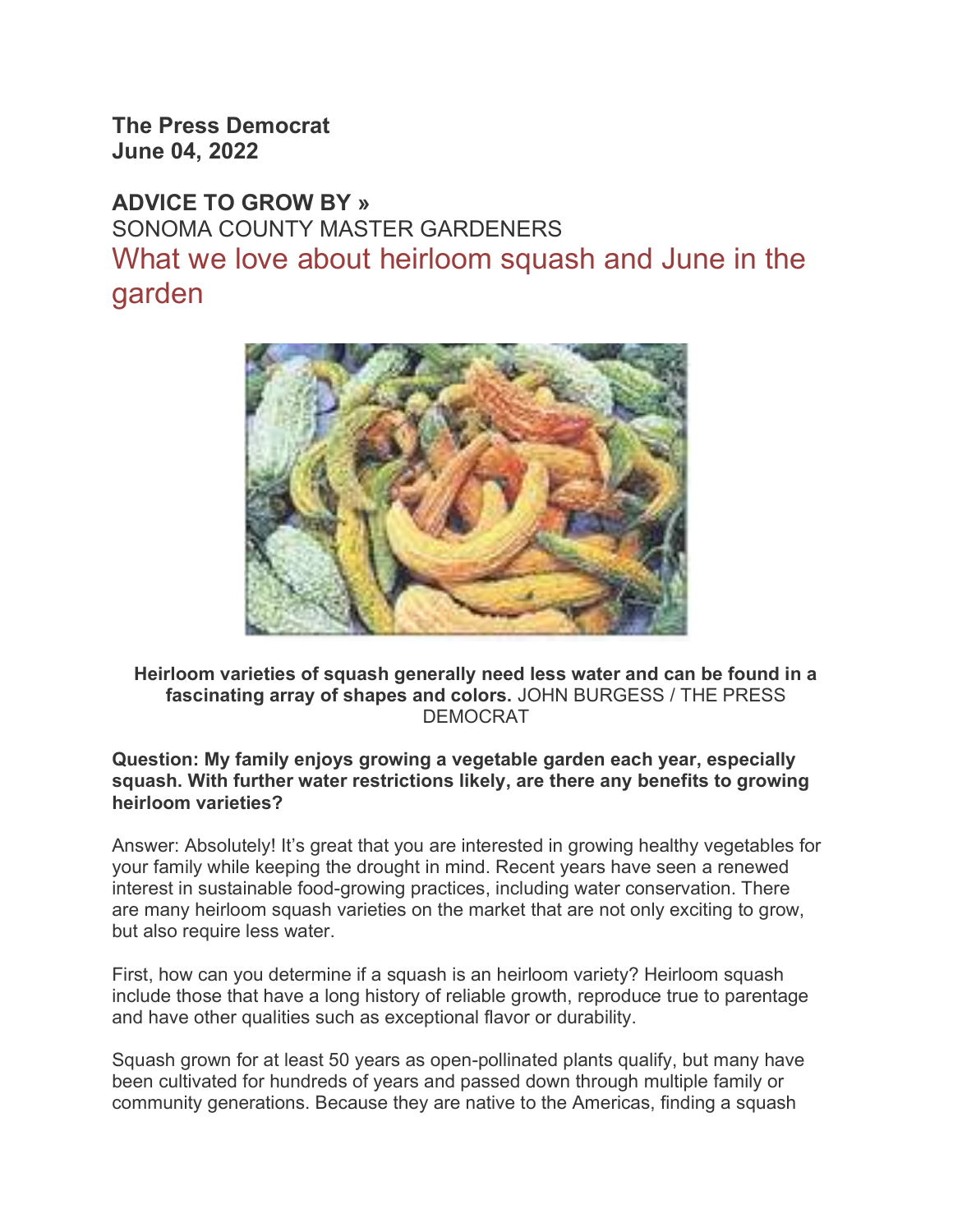variety that thrives in your region is relatively easy. With a bit of homework, you will find interesting heirloom varieties. Search for seeds online using keywords such as heirloom, drought-tolerant and dry farmed.

Although water conservation is a key benefit of growing heirloom squash, there are many others. Squash plants produce pollen that helps support your local bee population. It's not uncommon to see many types of bees visiting the open flowers. In fact, native squash bees are specialists and pollinate only plants of the squash family Cucurbitaceae, which includes melons, pumpkins and gourds. A pesticide-free garden can ensure a safe environment for these garden companions.

Heirloom squash are always open-pollinated. They rely on wind, insect, animal or even hand pollination. Seeds can be collected and saved from year to year if they are not grown near other types of squash plants. Plants grown from these seeds will be replicas of the parents and, over time, can adapt to your local climate and conditions.

Although large-scale commercial growers focus on hybrids that are easy to transport and store, heirlooms may show traits that give them unique character, such as thick skin and variable color patterns. These qualities are perfect for home growers as there is no need to ship produce across the country or grow a flawless-looking product. Heirlooms are a great way for gardeners to enjoy fascinating varieties not found in local markets.

Keep in mind the type and number of plants you want to grow. If you have limited space or are trying to conserve even more water, consider growing squash in large containers. A 10- or 15-gallon planter or grow bag provides ample space. Use wellfertilized soil and check soil moisture more often when you use small containers.

Squash plants have large leaves, and trailing varieties can spread out in the garden, so consider trellising long squash vines along a fence or other vertical structure. This can free up ground space for additional plants and make maintenance easier. Keeping young squash off the ground can deter pests such as slugs and snails. It also can help prevent diseases caused by excess ground moisture, especially after rain. The leafy canopy can act as shade for other garden plants. This can lower the surrounding soil temperature and help further reduce water use.

It's fun to search for new heirloom squash to try. There are both winter and summer varieties available. Summer squash, such as zucchini, tend to have thin skins and are generally eaten when immature. Winter squash, such as butternut, are grown in summer, too. However, these are allowed to mature and have thick skins that aid in long-term storage.

Allow 90 to 120 days from seed to harvest for winter varieties. For both summer and winter squash, look for varieties with fewer days to maturity to conserve water.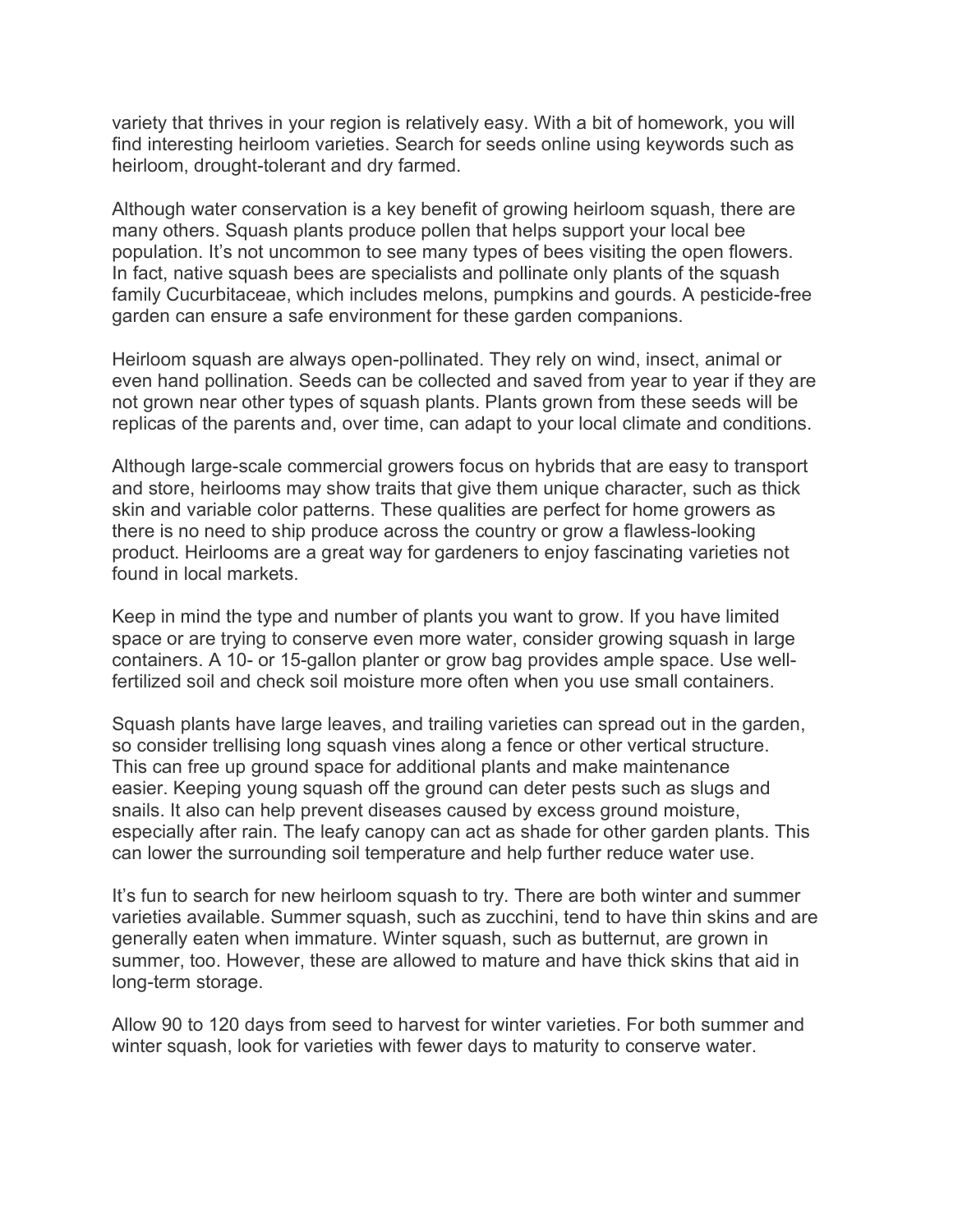Some standout heirloom squash varieties include Curcubita argyrosperma, known as cushaw. Typically grown in hot, arid climates, they are well-suited for areas experiencing drought or low rainfall. Try growing the popular striped cushaw varieties or the unique Gila Pima Ha:l. Although summer is just around the corner, if you live in warmer microclimates, there is still time to experiment with heirlooms this season.

For more in-depth information about food gardening with less water, go to the Sonoma County Master Gardener website at https://bit.ly/3PigpOl.



A tower of squash and gourds is displayed at the 2018 National Heirloom Expo at the Sonoma County Fairgrounds in Santa Rosa. Although water conservation is a key benefit of growing heirloom squash, there are many others. BETH SCHLANKER / THE PRESS DEMOCRAT

\_\_\_\_\_\_\_\_\_\_\_\_\_\_\_\_\_\_\_\_\_\_\_\_\_\_\_\_\_\_\_\_\_\_\_\_\_\_\_\_\_\_\_\_\_\_\_\_\_\_\_\_\_\_\_\_\_\_\_\_\_\_\_\_\_\_\_\_

## June in the garden

June is a great time to mulch the garden, especially in a drought year. Mulch reduces evaporation, helps control weeds, moderates soil temperature and improves soil fertility. See the useful links below for more information on the benefits, types and application of mulch.